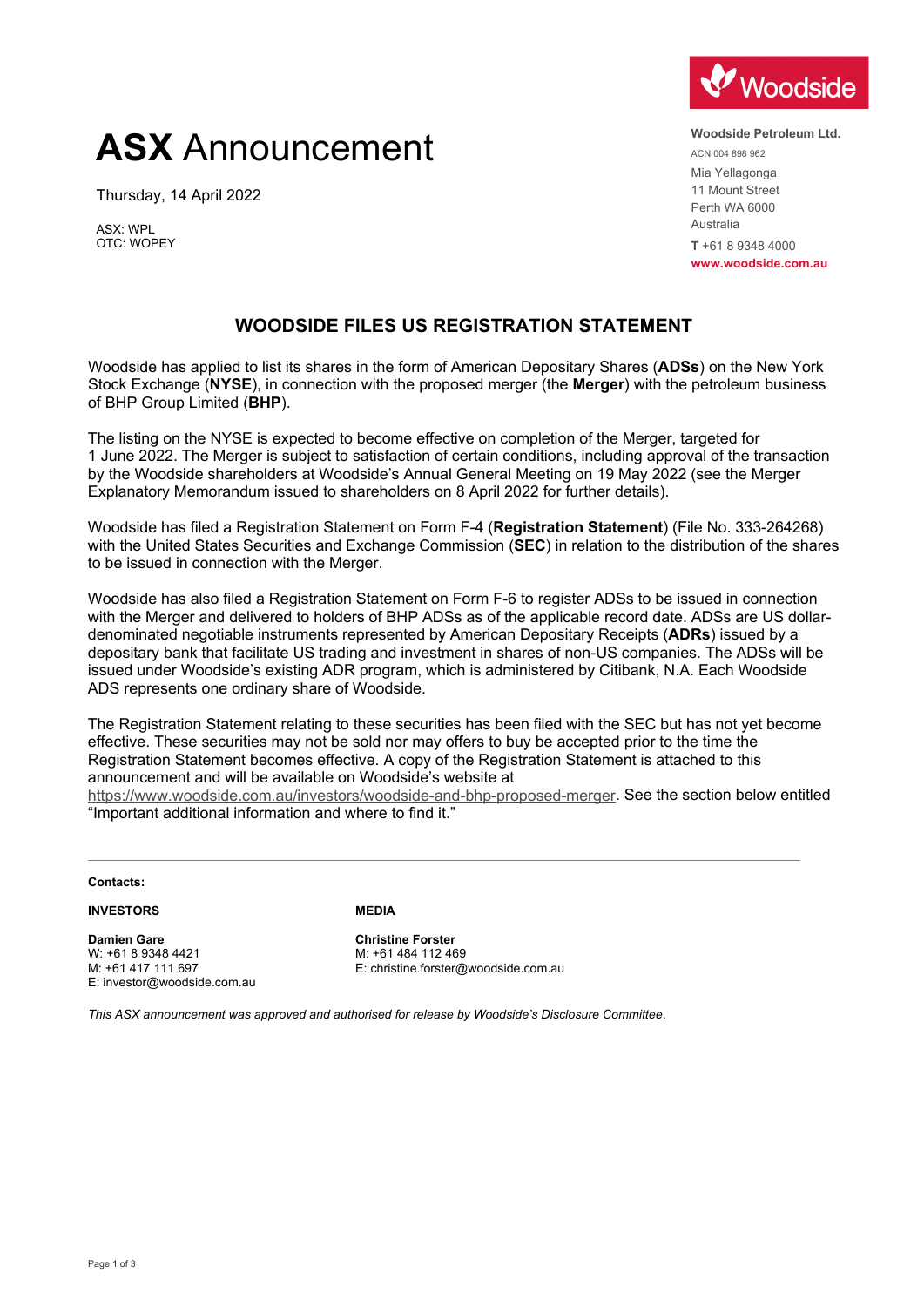#### **Important additional information and where to find it**

This communication is not a substitute for the Registration Statement or the prospectus or for any other document that Woodside or BHP may file with the SEC in connection with the transaction. US INVESTORS AND US HOLDERS OF WOODSIDE AND BHP SECURITIES ARE URGED TO READ THE REGISTRATION STATEMENT, PROSPECTUS AND OTHER DOCUMENTS RELATING TO THE PROPOSED MERGER (INCLUDING ALL AMENDMENTS AND SUPPLEMENTS TO THOSE DOCUMENTS) THAT HAVE BEEN OR WILL BE FILED WITH THE SEC CAREFULLY AND IN THEIR ENTIRETY WHEN THEY BECOME AVAILABLE BECAUSE THEY WILL CONTAIN IMPORTANT INFORMATION ABOUT WOODSIDE, BHP AND THE PROPOSED MERGER. Shareholders will be able to obtain free copies of the Registration Statement, prospectus and other documents containing important information about Woodside and BHP once those documents are filed with the SEC, through the website maintained by the SEC at [http://www.sec.gov.](http://www.sec.gov/) Copies of the documents may also be obtained from Woodside and BHP without charge.

**The copy of the Registration Statement that is attached to this announcement does not include pages F-1 to F-171 (Consolidated and Combined Financial Information) or any annexures or exhibits to the Registration Statement. The Consolidated and Combined Financial Information and the annexures and exhibits form part of the Registration Statement, and can be accessed and viewed through the website maintained by the SEC at**  [https://www.sec.gov/edgar/browse/?CIK=844551](https://protect-au.mimecast.com/s/Uv98CwVLDkcOrpoQHVDav8?domain=sec.gov)**.**

#### **Cautionary note relating to compliance with Australian regulatory requirements**

The Registration Statement was prepared in accordance with US law and regulation. It is not a disclosure document for the purposes of Chapter 6D of the Corporations Act 2001 (Cth) and does not necessarily satisfy the requirements prescribed by that legislation.

The Registration Statement includes information that complies with, and is presented in accordance with, the requirements of US law. The presentation of this information may not be consistent with Australian law and regulation. For example, estimates of petroleum reserves and resources comply with reporting and disclosure standards in the United States and, in particular, those applied by the SEC. These standards differ significantly from the requirements and approach under Australian law and regulation. Accordingly, information concerning petroleum reserves and contingent resources included in the Registration Statement may not be comparable with information that Woodside has reported in accordance with ASX requirements.

In addition, the presentation of financial information in the Registration Statement may be different to how it would be presented in accordance with Australian requirements.

Woodside shareholders and investors must exercise caution when reviewing the Registration Statement, particularly in areas where regulatory requirements differ.

## **Forward-looking statements**

This announcement contains forward-looking statements. The words 'guidance', 'foresee', 'likely', 'potential', 'anticipate', 'believe', 'aim', 'estimate', 'expect', 'intend', 'may', 'target', 'plan', 'forecast', 'project', 'schedule', 'will', 'should', 'seek' and other similar words or expressions are intended to identify forward-looking statements. Similarly, statements that describe the objectives, plans, goals or expectations of Woodside are or may be forward-looking statements.

You should be aware that those statements and any assumptions on which they are based are only opinions and are subject to inherent known and unknown risks and uncertainties, many of which are beyond the control of Woodside. Those risks and uncertainties include risks related to whether the SEC will declare the Registration Statement to be effective, factors and risks specific to the industries in which Woodside operates, as well as general economic conditions, prevailing exchange rates and interest rates and conditions in financial markets (for example (not exhaustive) price fluctuations, actual demand, currency fluctuations, geotechnical factors, drilling and production results, gas commercialisation, development progress, operating results, engineering estimates, reserve estimates, loss of market, industry competition, environmental risks, physical risks, legislative, fiscal and regulatory developments, economic and financial markets, conditions in various countries, approvals and cost estimates).

Investors are strongly cautioned not to place undue reliance on forward-looking statements, particularly in light of the current economic climate and the significant uncertainty and disruption caused by the COVID-19 pandemic and the conflict in Ukraine.

None of Woodside nor any of its related bodies corporate, nor any person named in this announcement or involved in the preparation of this announcement, makes any representation or warranty (either express or implied) as to the accuracy or likelihood of fulfilment of any forward-looking statement, or any events or results expressed or implied in any forwardlooking statement. Accordingly, you are cautioned not to place undue reliance on those statements.